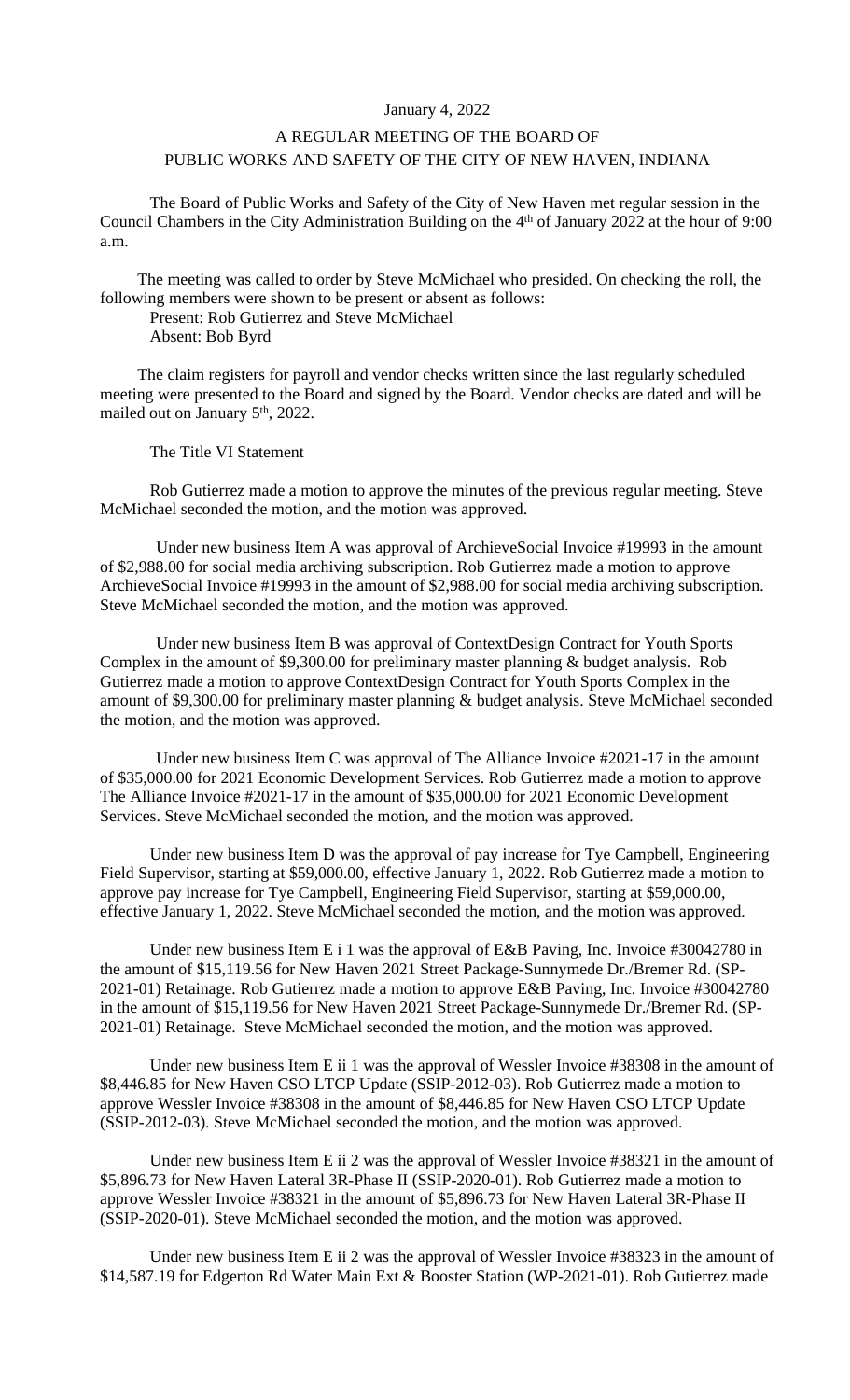a motion to approve Wessler Invoice #38323 in the amount of \$14,587.19 for Edgerton Rd Water Main Ext & Booster Station (WP-2021-01). Steve McMichael seconded the motion, and the motion was approved.

Under new business Item G was the approval of Baldus Invoice #68652 in the amount of \$18,795.00 for monument sign deposit. Rob Gutierrez made a motion to approve Baldus Invoice #68652 in the amount of \$18,795.00 for monument sign deposit. Steve McMichael seconded the motion, and the motion was approved.

Under new business Item H was the approval of Fort Wayne Animal Care & Control Invoice #2021 in the amount of \$48,578.00 for Animal Care Contractual Services for 2021. Rob Gutierrez made a motion to approve Fort Wayne Animal Care & Control Invoice #2021 in the amount of \$48,578.00 for Animal Care Contractual Services for 2021. Steve McMichael seconded the motion, and the motion was approved.

Under new business Item I was the approval of proper disposal of miscellaneous equipment from City Hall server room. The following items were presented to the board:

| Visioneer 8100 Scanner           | Eaton SPX 3000      |
|----------------------------------|---------------------|
| P/W 85-0050-000 S/N 023B00692201 | S/N G092C27019      |
| HP LaserJet 1022                 | <b>HPXW 4600</b>    |
| <b>S/N VNB3N07073</b>            | $S/N$ 2UA9470LHJ    |
| HP Pro 3500 Series MT            | <b>CISCO</b>        |
| S/N MXL33107SL                   | ASA5510 V03         |
| HP 486244-001 Server             | <b>CISCO</b>        |
| S/N MXS036006K                   | ASA5510 V07         |
| Eaton 5PX3000RT2U                | HP Prolvant ML350G6 |
| S/N B092C70624                   | S/N MXQ133092N      |

Rob Gutierrez made a motion to approve proper disposal of miscellaneous equipment from City Hall server room. Steve McMichael seconded the motion, and the motion was approved.

Under new business Item J was the approval of sewer refund for Lancia Homes in the amount of \$421.17. Rob Gutierrez made a motion to approve sewer refund for Lancia Homes in the amount of \$421.17. Steve McMichael seconded the motion, and the motion was approved.

Under new business Item K was the approval of Titan Title Purchaser's Statement #2137924 in the amount of \$24,178.50 for purchase of 7629 Moeller Road Right of Way. Rob Gutierrez made a motion to approve Titan Title Purchaser's Statement #2137924 in the amount of \$24,178.50 for purchase of 7629 Moeller Road Right of Way. Steve McMichael seconded the motion, and the motion was approved.

Under new business Item L was the approval of Wessler Invoice #38287 in the amount of \$7,880.56 for New Haven MS4 Services. Rob Gutierrez made a motion to approve Wessler Invoice #38287 in the amount of \$7,880.56 for New Haven MS4 Services. Steve McMichael seconded the motion, and the motion was approved.

Under new business Item M was the approval of pay increase for Dillon Beck, Laborer, starting at \$43,624.02, effective October 6, 2021. Rob Gutierrez made a motion to approve pay increase for Dillon Beck, Laborer, starting at \$43,624.02, effective October 6, 2021. Steve McMichael seconded the motion, and the motion was approved.

Under new business Item N was the approval of pay increase for Anthony Stephenson, Laborer, starting at \$43,624.02, effective October 5, 2021. Rob Gutierrez made a motion to approve pay increase for Anthony Stephenson, Laborer, starting at \$43,624.02, effective October 5, 2021. Steve McMichael seconded the motion, and the motion was approved.

Under new business Item O was the approval of pay increase for Scott Byler, Laborer, starting at \$51,076.18, effective January 31, 2022. Rob Gutierrez made a motion to approve pay